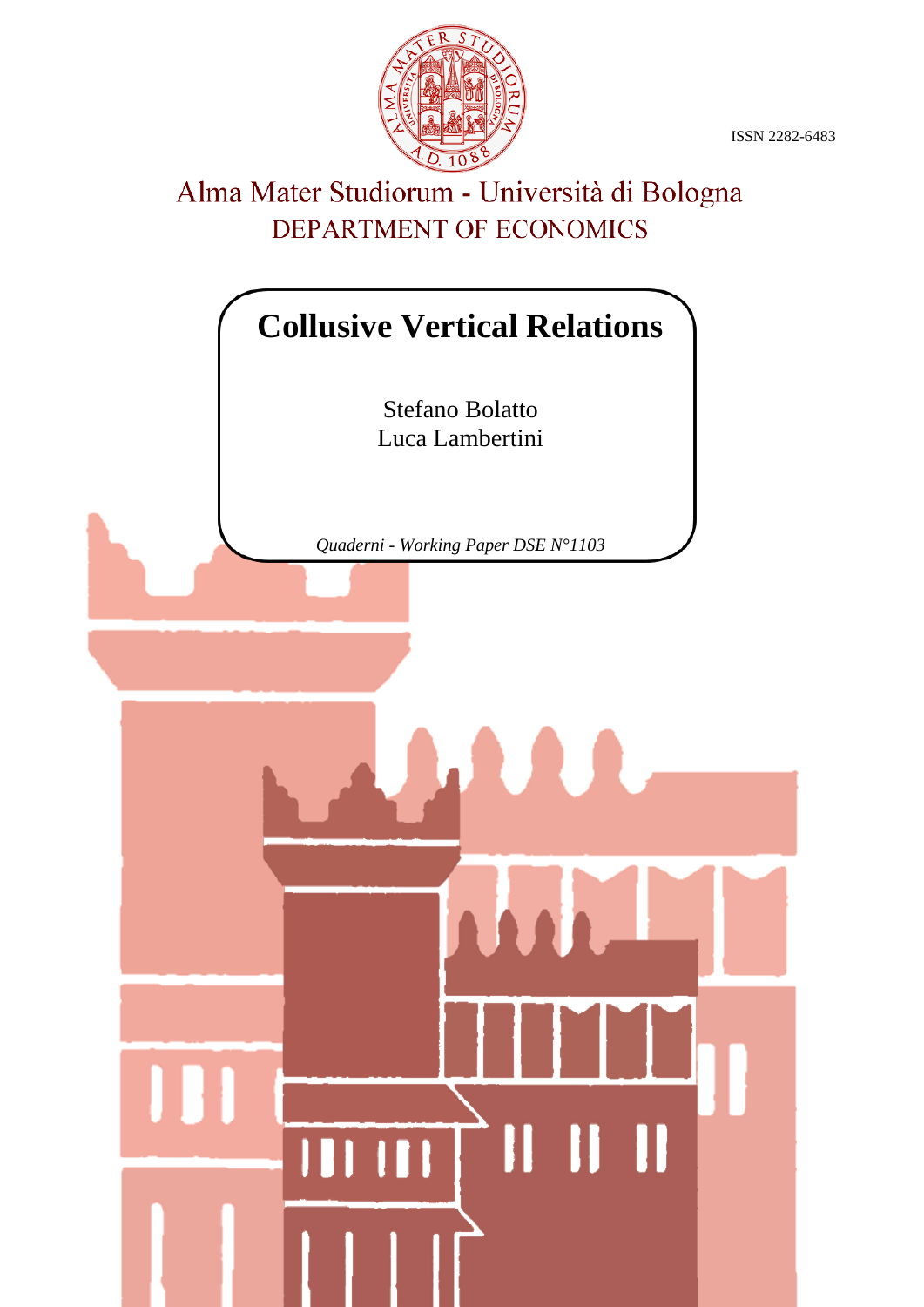## Collusive Vertical Relations

Stefano Bolatto and Luca Lambertini Department of Economics, University of Bologna Strada Maggiore 45, 40125 Bologna, Italy stefano.bolatto@unibo.it; luca.lambertini@unibo.it

#### Abstract

We investigate the possibility for two vertically related firms to at least partially collude on the wholesale price over an infinite horizon to mitigate or eliminate the effects of double marginalisation, thereby avoiding contracts which might not be enforceable. We characterise alternative scenarios envisaging different deviations by the upstream firm and different punishments. This allows us to show that the most efficient case is that in which the upstream firm deviates along its best reply function and the punishment prescribes the disruption of the vertical relation for good after a deviation from the collusive path.

JEL Codes: D43, L13, L42

Keywords: collusion, double marginalisation, supply chain, vertical integration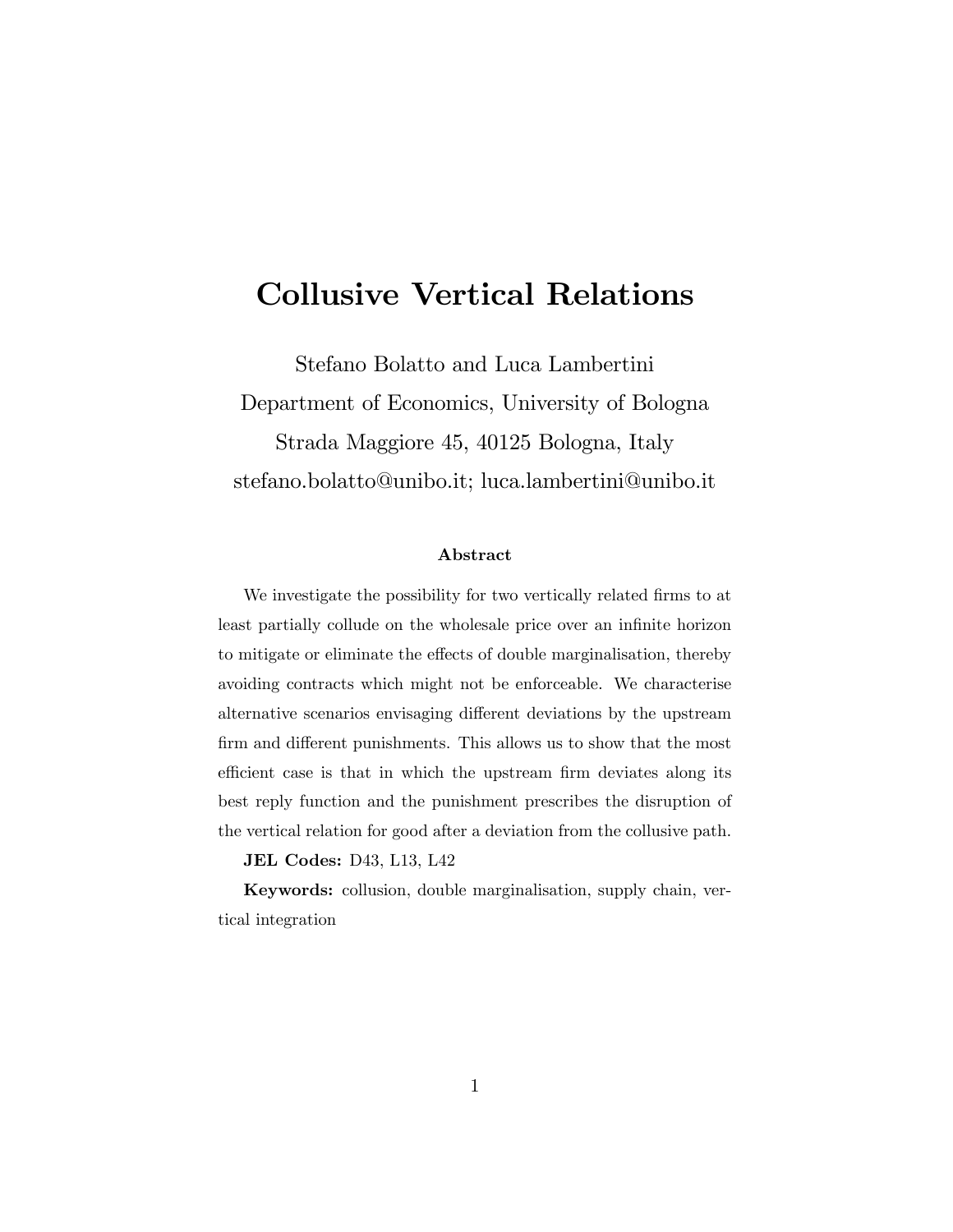## 1 Introduction

Recent literature has drawn attention to the possibility for vertical integration to facilitate collusion, which was already envisaged in earlier contributions (for a comprehensive survey, see Riordan, 2008). This may happen both upstream (Nocke and White, 2007; Normann, 2009) and downstream (Piccolo and Miklós-Thal, 2012; Biancini and Ettinger, 2017).

We propose an alternative view, considering that vertically related firms might collude, at least to some extent, to reduce as much as possible the loss caused by double marginalisation. The traditional remedy consists in a contract based on a two-part tariff (TPT) made up by upstream marginal cost pricing and a fee extracting the whole surplus generated by monopoly pricing on the market place, possibly accompanied by a Nash bargaining solution ensuring positive profits to the downstream firm. This solution, however, relies on the enforceability of such contracts. This can be a delicate issue when vertical relations take place in different countries (or continents), with different legal systems. Here, we propose a different solution to the vertical externality, based on the theory of repeated games and therefore on firms' intertemporal incentives, rather than on written (but not necessarily enforceable) contracts.

To this aim, we construct a supergame over an infinite horizon, involving two firms fixing the wholesale price and the market price, respectively.<sup>1</sup> Collusion takes place on the wholesale price, whose level lies between the marginal production cost borne by the upstream firm and the noncoopera-

 $1$ Our approach is close in spirit to the debate considering collusion in principal-agent models (see Tirole, 1986; and Strausz, 1997, inter alia), where, however, there exists asymmetric information. The setup closest to ours is in Bonanno and Vickers (1988), where vertical separation is isomorphic to strategic delegation, as in Vickers (1985).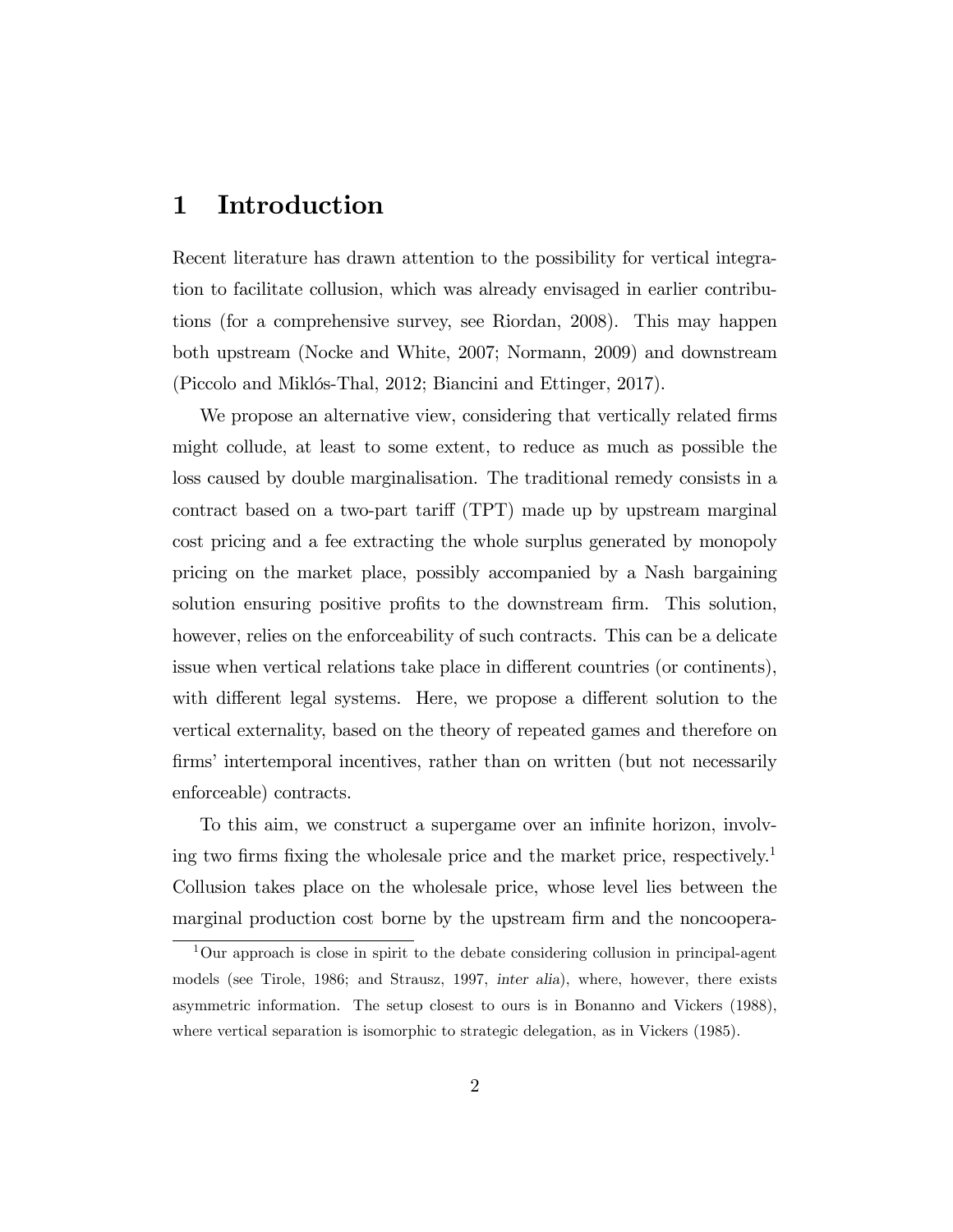tive level corresponding to the Stackelberg solution of the supply chain game. The punishment consists either turning to the noncooperative outcome or interrupting the vertical relation forever. Deviation by the downstream firm takes place along its best reply (because it faces the final consumer), while the upstream firm may either deviate along its best reply or apply a two-part tariff transferring upstream the entire profits of the vertical channel.

By comparatively assessing the resulting scenarios, we find out that the most efficient structure of the supergame is that in which the upstream firm's deviation takes place along its reaction function and the punishment prescribes the abandonment of the vertical relation forever after an initial deviation from the collusive path. An interesting feature of this case is that, while collusion is defined as the attempt at tuning the wholesale price as close as possible to marginal cost, indeed the burden of stabilising collusion falls entirely on the downstream firm, as deviating along the best reply makes the upstream firm perpetually faithful to collusive pricing.

The remainder of the note is structured as follows. Section 2 describes the basic setup. The supergame and its main results are illustrated in section 3.

#### 2 The benchmark model

In its simplest version, a supply chain consists of two firms, the upstream firm  $U$ , the manufacturer or producer of an input, and  $D$ , the downstream firm which is either a pure intermediary between  $U$  and market demand or a producer using the input supplied by  $U$ . The profit functions of the two firms are, respectively,  $\pi_U = (w - c)q$  and  $\pi_D = (p - w)q$ , where c is the unit cost of firm  $U$ ; w is the transfer price set by U when selling to D. Productive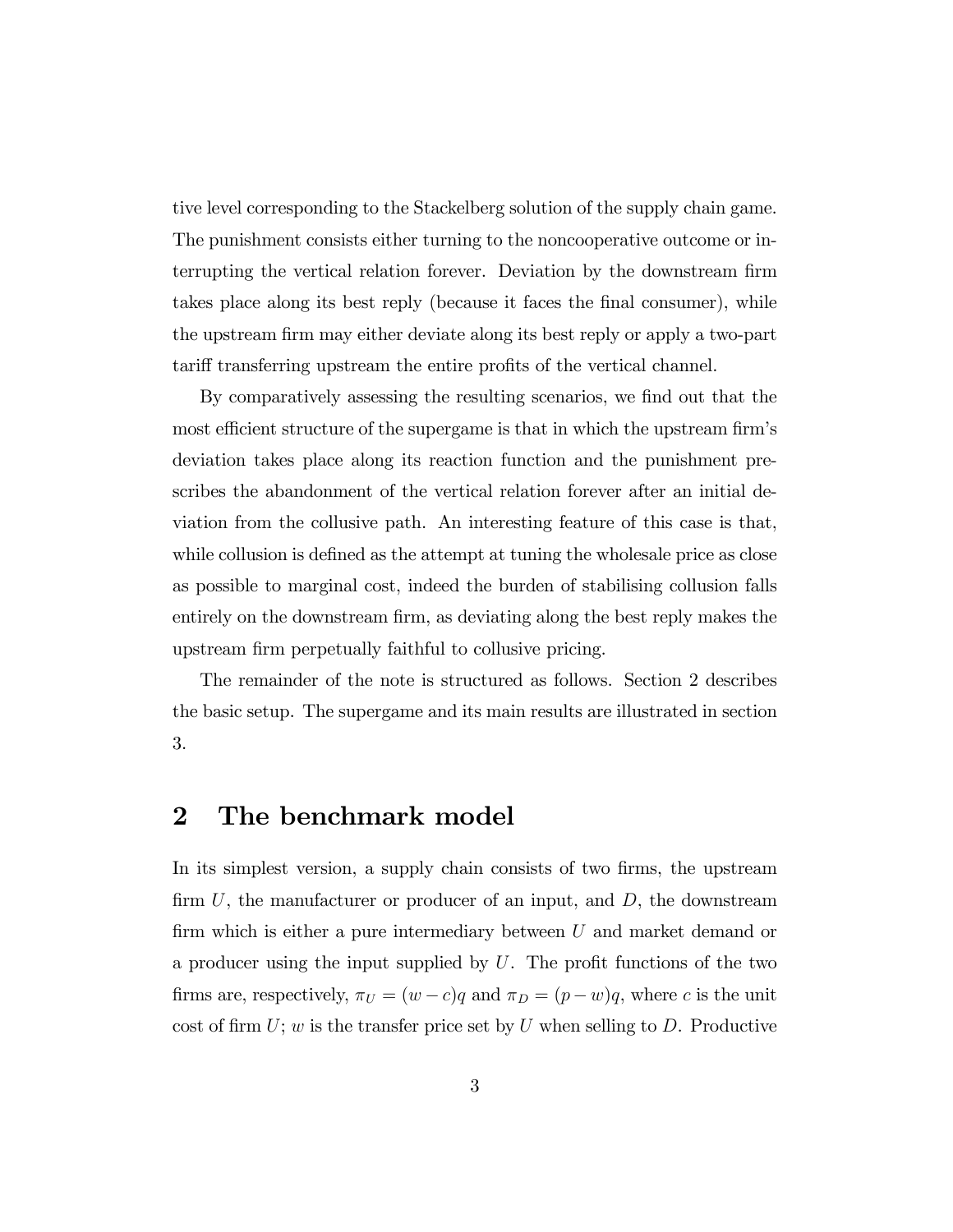activity by  $D$  - if any - takes place at a constant marginal cost which is set to zero for simplicity; and  $p$  is the market price paid by the final consumer. We assume a linear demand function  $q = a - p$ , with  $a > w$ .

This setup defines the model commonly used in dominant textbooks (e.g., Tirole, 1988; Shy, 1995) to illustrate the inefficiency of vertical separation. This result is typically achieved by interpreting the equilibrium under vertical separation as a Stackelberg solution, with  $U$  leading and  $D$  following. By backward induction, D's profit-maximizing price is  $p^* = (a+w)/2$ , while U sets  $w^S = (a+c)/2$ . Hence, the Stackelberg outcome is characterized by a market price  $p^* = (3a + c)/4$ , with individual profits  $\pi_U^S = (a - c)^2/8$  and  $\pi_D^S = (a-c)^2/16.$ 

In turn, the equilibrium under vertical integration would entail division U setting  $w = c$  and therefore  $p^* = (a + c)/2$ . This yields higher consumer surplus and overall profits  $\pi_{VI} = (a-c)^2/4 > \pi_U^S + \pi_D^S$ . Vertical integration is therefore desirable because it eliminates double marginalization and the resulting deadweight loss.

As is well known, this goal can be achieved on firm  $U$ 's initiative, with no need to merge the two firms vertically. It suffices that  $U$  applies a TPT on its sales to firm  $D$ , with a lump sum fee as well as a per-unit charge. To reproduce the vertically integrated outcome, U may sell each unit at marginal cost c and charge a fee  $f = \pi_{VI}$ , leaving nothing to D. The existence of the supply chain then hinges on the outside option for  $D$ , that we assume to be zero (the same applies to firm  $U$ ). Alternatively, a Nash bargaining solution should be included in the contract, which leads us to the issue of enforceability in court.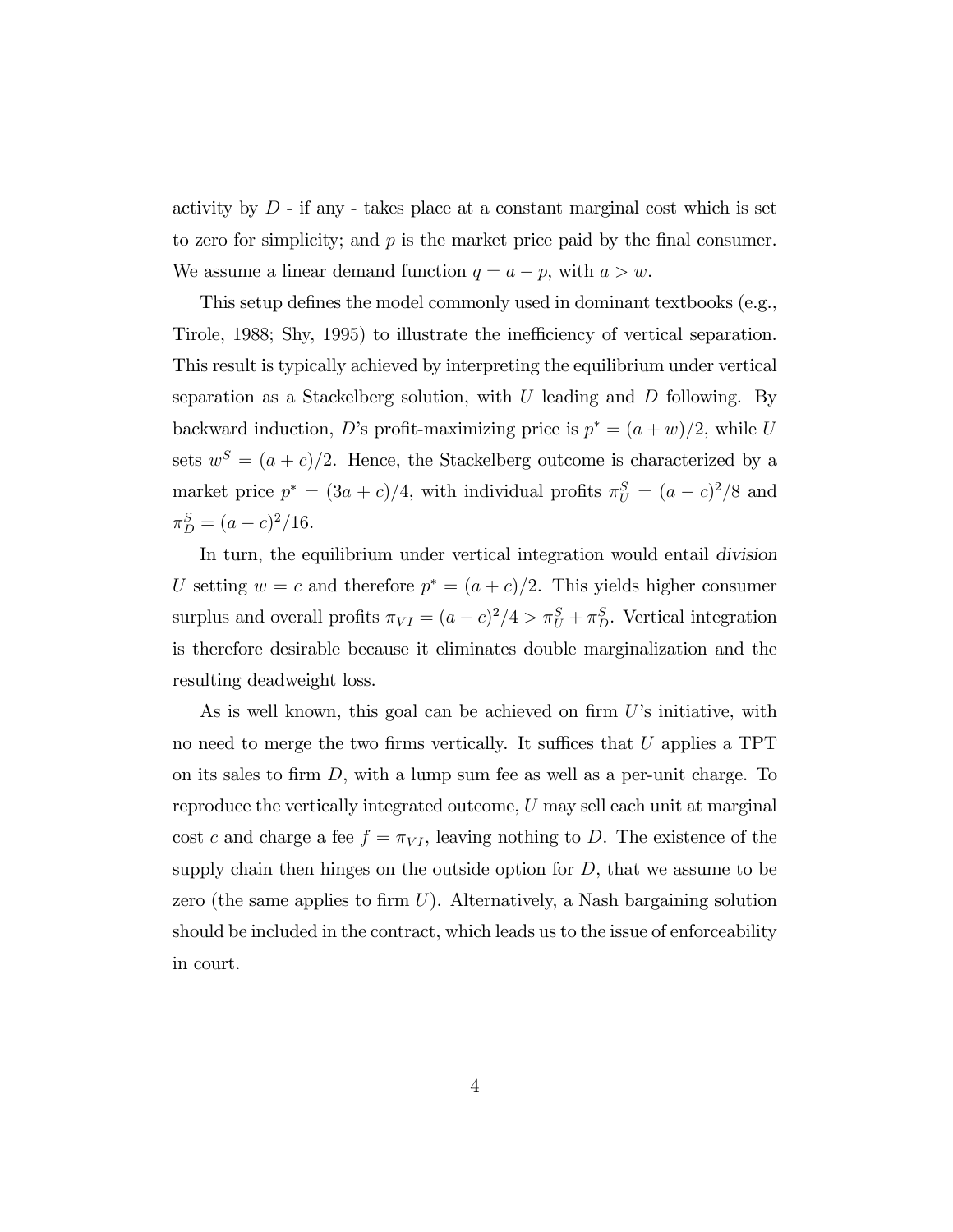## 3 Infinitely repeated games

So far, we have considered a static version of this basic model of supply chain, in which U and D engage into Stackelberg competition only once and may resort to a TPT as a remedy to double marginalisation. We now turn to a version in which production occurs in many rounds, and every time a contract has to be signed for the transfer of the good from  $U$  to  $D$ . Hence, we assume that the vertical relation repeats forever, over time  $t = 0, 1, 2, ..., \infty$ .

The potential gains generated by the supergame can appreciated by looking at Figure 1, portraying the profit frontier along which  $\pi_D + \pi_U = \pi_{VI}$ , and the outcome generated as a Stackelberg equilibrium, point S. Additionally, it is worth noting that the profit frontier starts at  $(0, \pi_{VI})$ , which is the point associated with the adoption of the TPT delivering full monopoly profits to  $U$ . Any move towards the monopoly frontier can be seen as the outcome of some degree of implicit collusion along the supply chain during the supergame, relying on either the Stackelberg outcome or the disruption of the vertical relation (point  $(0,0)$ ) as a threat to deter unilateral deviations.

Now consider that firm  $D$  will always choose  $p$  to solve its first order condition for profit maximization, and suppose implicit collusion aims at sustaining some  $w^C = \varepsilon c + (1 - \varepsilon) w^S$ ,  $\varepsilon \in [0, 1]$ . If so, the two firms' individual profit functions are

$$
\pi_{U}\left(\varepsilon\right) = \frac{\left(a-c\right)^{2}\left(1-\varepsilon^{2}\right)}{8}; \pi_{D}\left(\varepsilon\right) = \frac{\left(a-c\right)^{2}\left(1+\varepsilon\right)^{2}}{16} \tag{1}
$$

and the overall profits attained by the supply chain are  $\Pi^C(\varepsilon) = \pi_U(\varepsilon) +$  $\pi_D(\varepsilon)$ . Hence,  $\varepsilon$  measures the intensity of collusion, driving the supply chain to replicate the vertically integrated performance at  $\varepsilon = 1$ . Note that collusion here mitigates or eliminates double marginalisation and is therefore welfare improving, with no antitrust implications.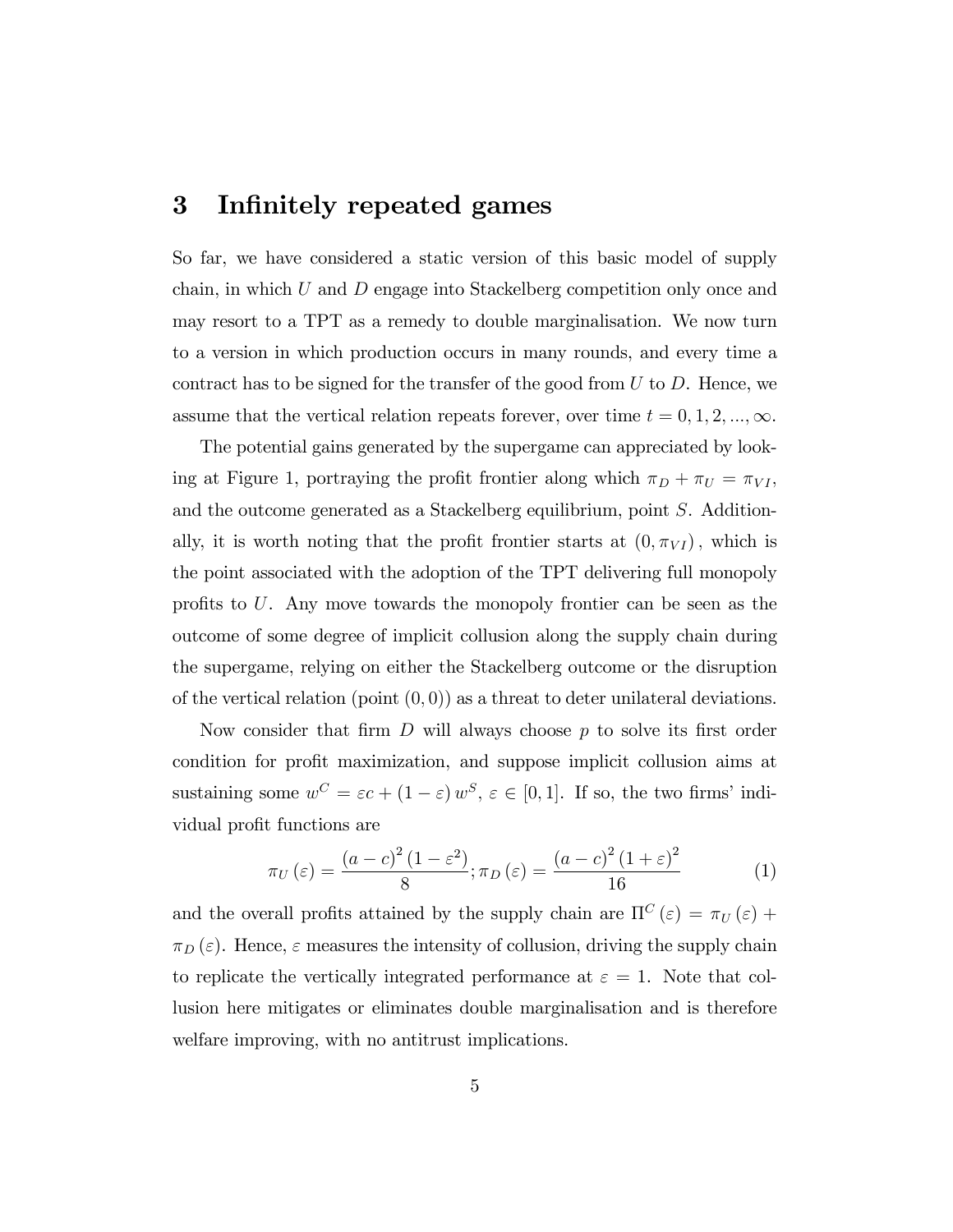Figure 1 The profit frontier and the vertically separated outcome



The collusive payoff accruing to firm  $i = D, U$  at any t is generated by a Nash bargaining solution:

$$
\pi_i^C = \pi_i^S + \frac{\Pi^C\left(\varepsilon\right) - \pi_D^S - \pi_U^S}{2} \tag{2}
$$

and the rules governing the supergame are:

- 1. at  $t = 0$ , firms U and D play  $w^C$  and  $p^*(w^C)$ , respectively;
- 2. at any  $t \geq 1$ , firms play  $(w^C, p^*(w^C))$  iff they played  $(w^C, p^*(w^C))$ at  $t - 1$ ; otherwise, if any deviation occurred at  $t - 1$ , both firms play their respective punishment strategies.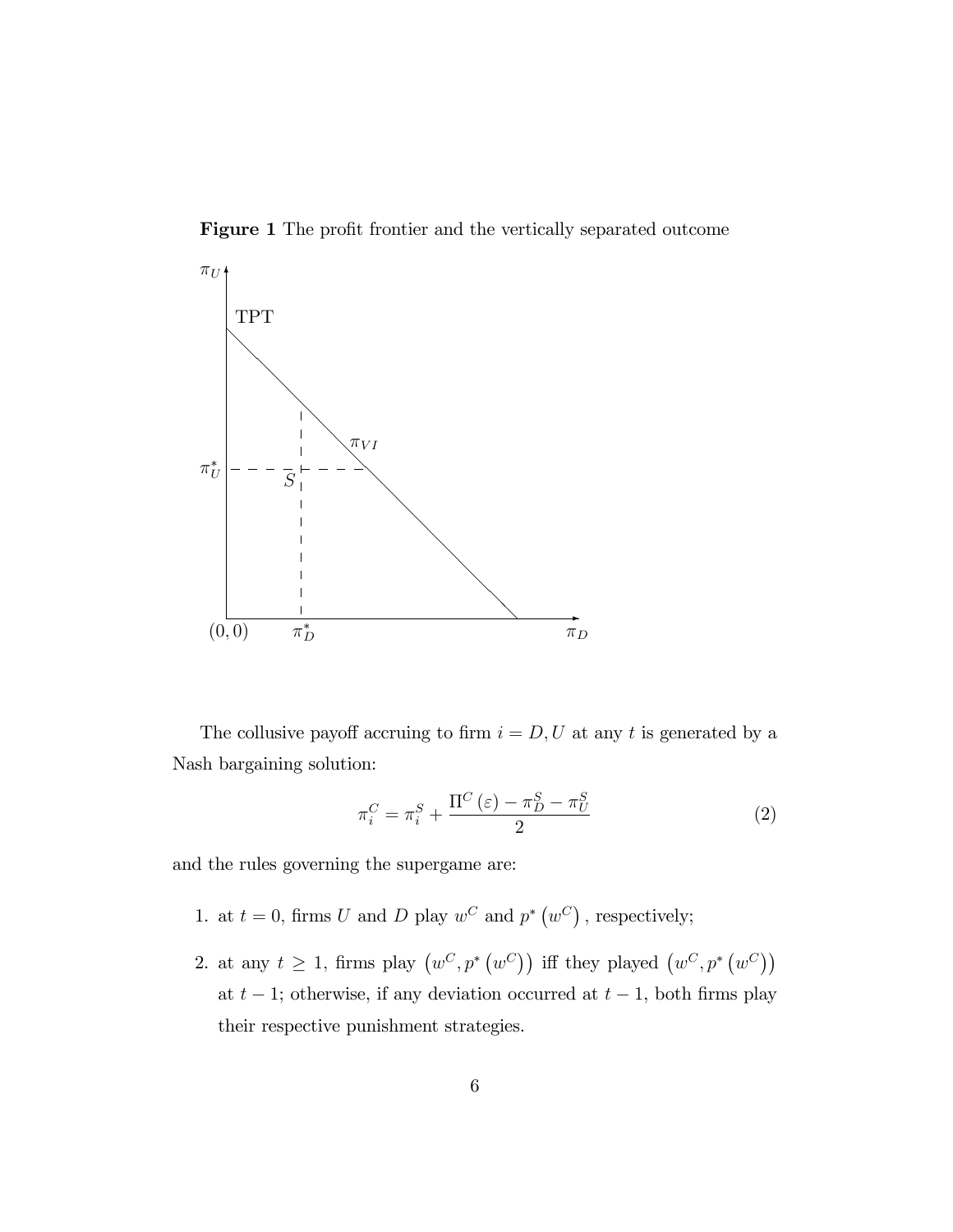The second part of rule 2, revealing that any deviation disrupts collusion forever, contains a prescription which can be specified in two different ways. The first instructs firms to revert to the Stackelberg outcome, with individual profits  $\pi_i^*$ ; the second causes the vertical relation to break down forever, with zero profits. Collusion at  $\varepsilon$  is stable iff the time preferences of firm i, measured by the common discount factor  $\delta \in (0,1)$ , satisfy

$$
\frac{\pi_i^C}{1-\delta} \ge \pi_i^d + \frac{\delta \pi_i^P}{1-\delta} \tag{3}
$$

where  $\pi_i^P$  is the punishment payoff (either  $\pi_i^S$  or zero) and  $\pi_i^d$  is the deviation payoff. The design of individual deviations identifies three different scenarios. In the first,

$$
\pi_D^d = \pi_D(\varepsilon) = \frac{(a-c)^2 (1+\varepsilon)^2}{16}; \pi_U^d = \Pi^C(\varepsilon)
$$
\n(4)

In this case, D deviates by retaining  $\pi_D(\varepsilon)$  for itself while U prices at  $w^C$ ; and U deviates by using the TPT to appropriate the whole surplus generated by the vertical relationship. In the second scenario, the unilateral deviation profit by D is as in (4), while firm U deviates using  $w^S$  instead of  $w^C$  (i.e., U sets  $\varepsilon = 0$ , whereby  $\pi_U^d = \pi_U^S = (a - c)^2 / 8$ . The third scenario is that in which firm D keeps the whole profits for itself, with  $\pi_D^d = \Pi^C(\varepsilon)$ , while firm U may deviate by using either  $w^S$  or the TPT yielding, respectively,  $\pi_U^S$  and  $\Pi^C(\varepsilon)$ .

Having defined the rules of the supergame and the deviation and punishment profits, we may quickly go through the calculations related to the different versions of the stability condition  $(3)$ .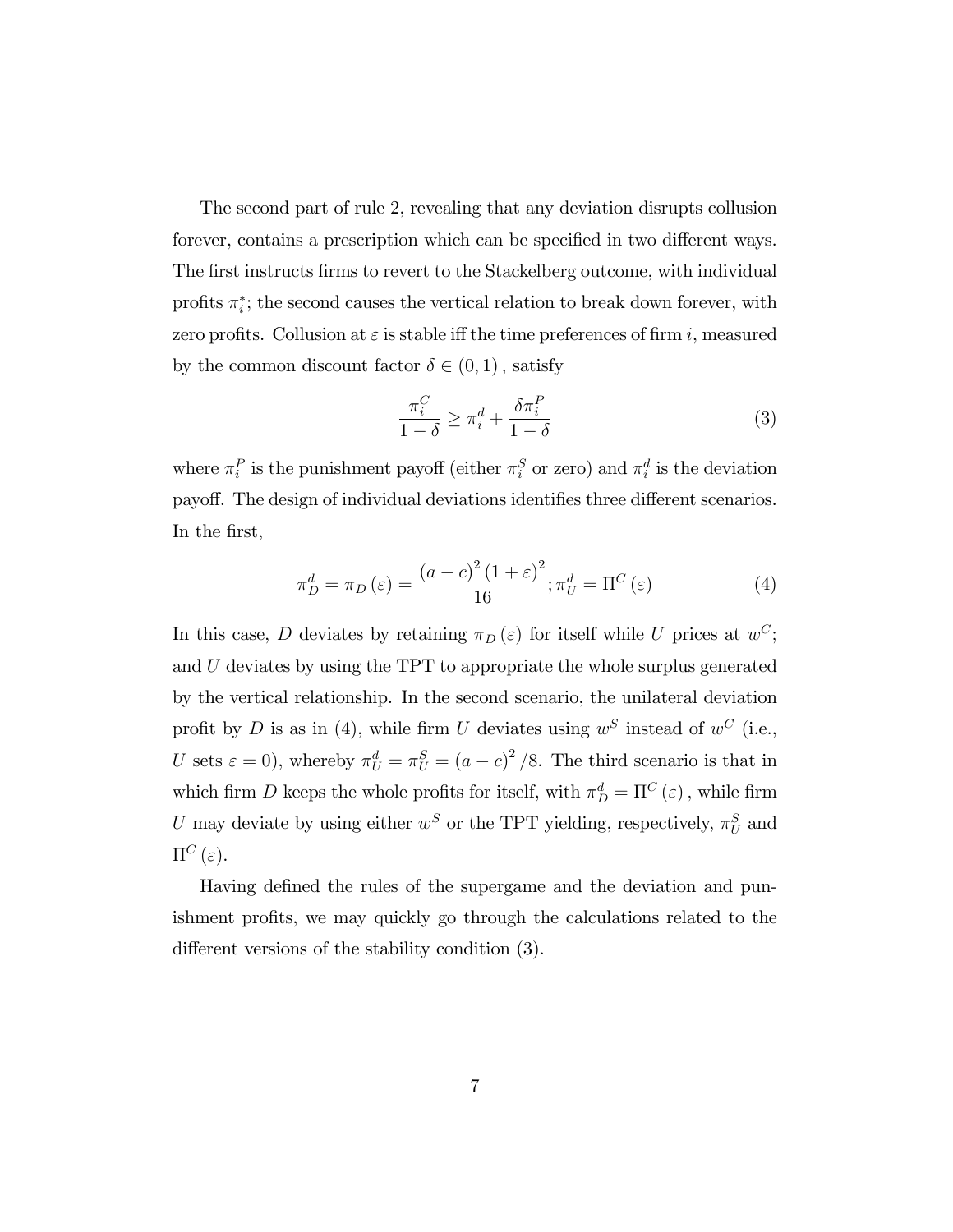#### 3.1 Scenario I

In the first subcase,  $U$  adopts the TPT and any deviation destroys the vertical relation forever after. The two stability conditions are

$$
\frac{\pi_U^C}{1-\delta} \ge \Pi^C(\varepsilon) \Leftrightarrow \delta \ge \frac{2+\varepsilon(2-\varepsilon)}{2(1+\varepsilon)(3-\varepsilon)} \equiv \delta_U^{TPT,0}
$$
\n
$$
\frac{\pi_D^C}{1-\delta} \ge \pi_D(\varepsilon) \Leftrightarrow \delta \ge \frac{\varepsilon(2+3\varepsilon)}{2(1+\varepsilon)^2} \equiv \delta_D^{TPT,0}
$$
\n(5)

In the second, any deviation drives firms back to the Stackelberg equilibrium of the constituent game, with

$$
\frac{\pi_U^C}{1-\delta} \ge \Pi^C(\varepsilon) + \frac{\delta \pi_U^S}{1-\delta} \Leftrightarrow \delta \ge \frac{2(1+\varepsilon) - \varepsilon^2}{2[1+\varepsilon(2-\varepsilon)]} \equiv \delta_U^{TPT,S}
$$
\n
$$
\frac{\pi_D^C}{1-\delta} \ge \pi_D(\varepsilon) + \frac{\delta \pi_D^S}{1-\delta} \Leftrightarrow \delta \ge \frac{2+3\varepsilon}{2(2+\varepsilon)} \equiv \delta_D^{TPT,S}
$$
\n(6)

In  $(5-6)$ , TPT, 0 and S respectively indicate that the upstream firm's deviation takes the form of the traditional two-part tariff, and the punishment consists either in the interruption of the vertical relation forever, or in the perpetual replication of the noncooperative Stackelberg outcome.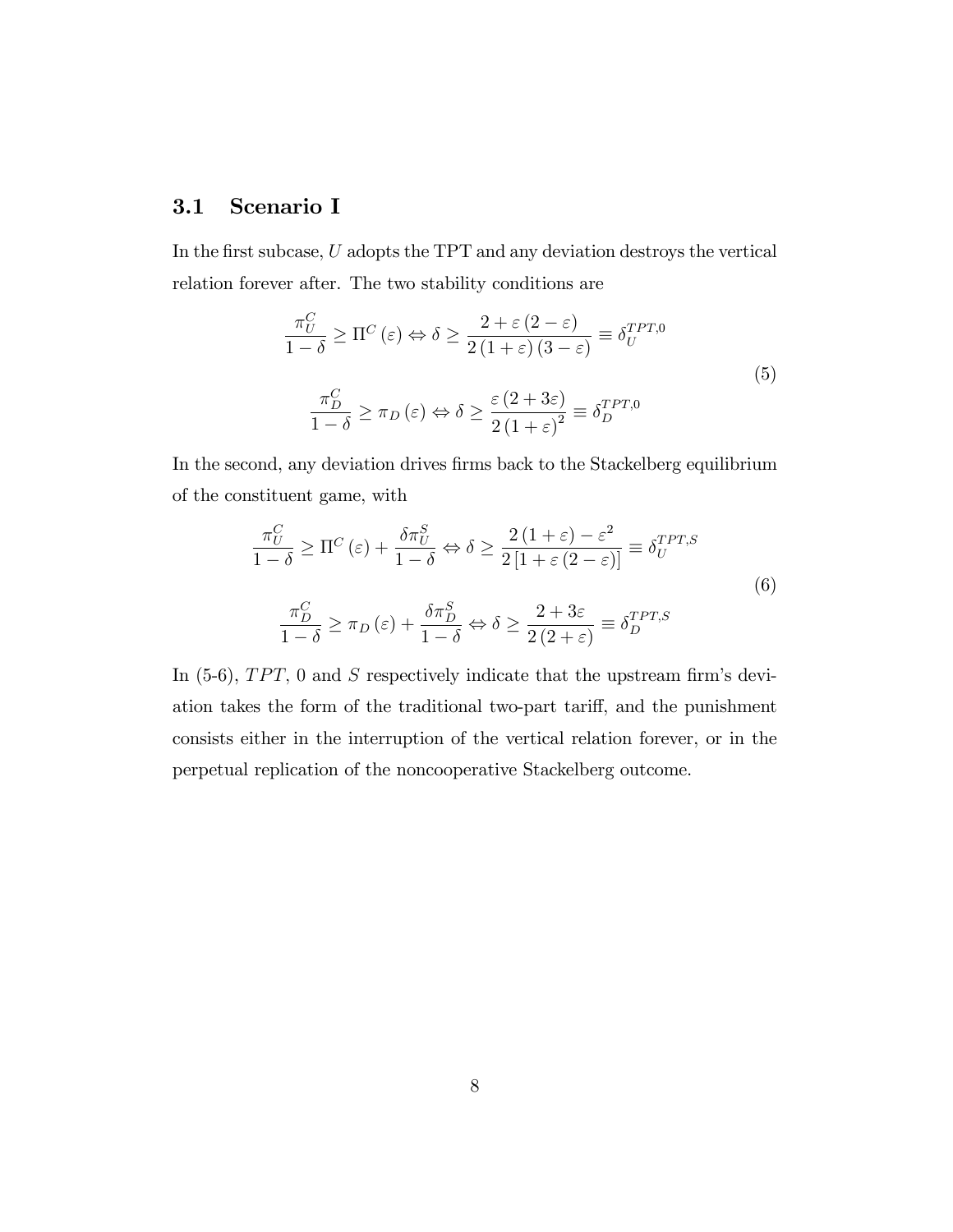



The picture emerging from (5-6) is portrayed in Figure 2, where critical  $\delta$ 's are plotted against  $\varepsilon$ . Thick curves represent  $\delta_D^{TPT,S} > \delta_D^{TPT,0}$ , while thin ones draw  $\delta_U^{TPT,S} > \delta_U^{TPT,0}$ . A quick look at the graph reveals the obvious fact that adopting a harsher punishment facilitates collusion for any  $\varepsilon$ . We also see that

**Lemma 1** For any  $\varepsilon \in [0, 1]$ , collusion along the supply chain is stable for all  $\delta \geq \underline{\delta}^{J} \equiv \max \left\{ \delta_{D}^{TPT,J}, \delta_{U}^{TPT,J} \right\}$  $\big\}$ ,  $J=0, S$ .

In both cases, the initial portion of the upper envelope  $\underline{\delta}^J$  determining the critical threshold of the discount factor corresponds to  $\delta_{U}^{TPT,J}$  $U^{PT,J}$ . This happens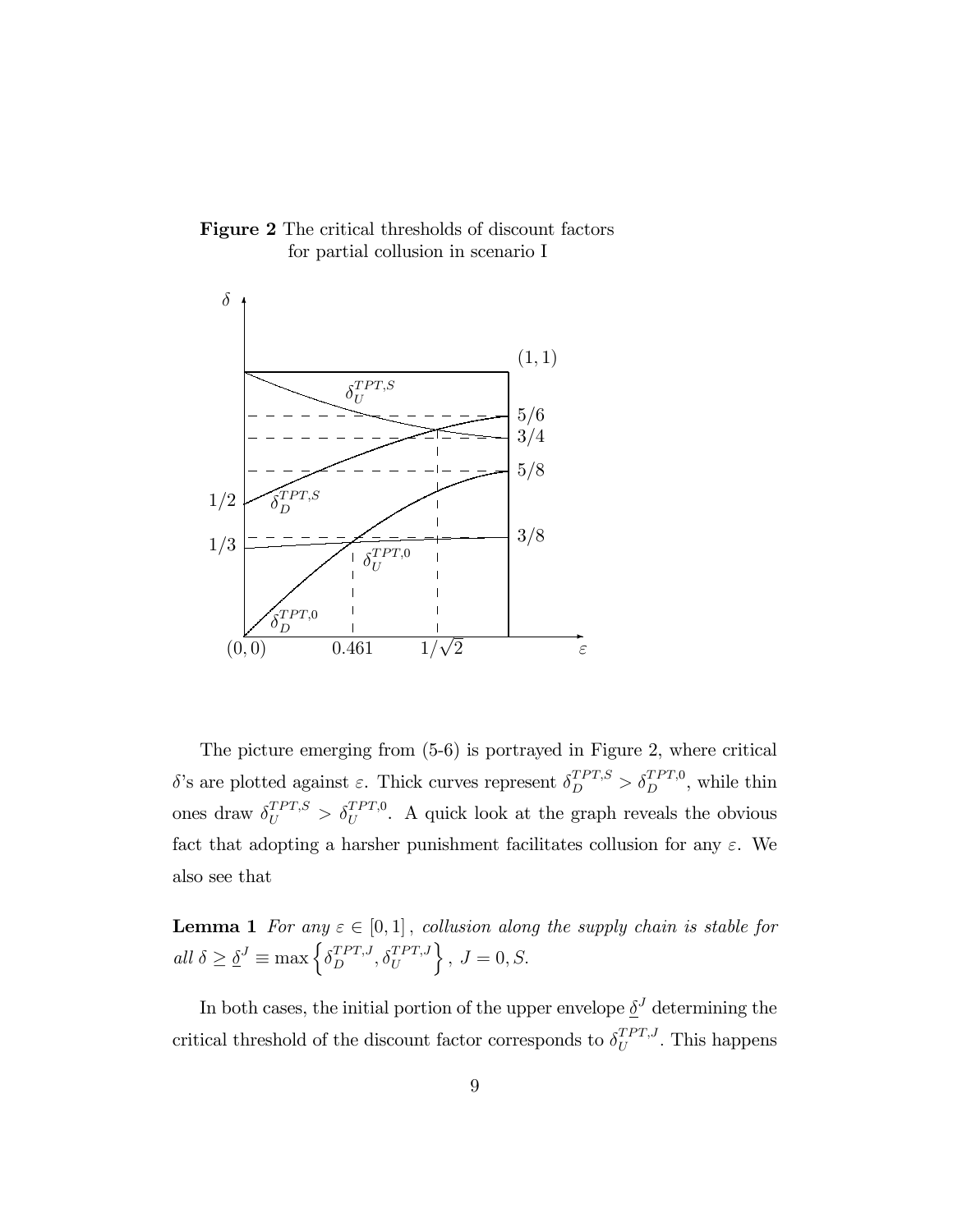because, for low levels of  $\varepsilon$  (or, collusion intensity), the incentive for firm U to appropriate all of the channel's profits is so strong to prevail upon the corresponding deviation incentive of firm D.

#### 3.2 Scenario II

Here, all else equal, the deviation by firm  $U$  takes place along its best reply, so that  $w = w^S$ . This has a straightforward implication: since  $\pi_U^d = \pi_U^S$ , condition  $(4)$  always holds as a strict inequality for the upstream firm, for obvious reasons. Hence, the burden of sustaining collusion is entirely on the shoulders of firm D, whose critical thresholds coincide with  $\delta_D^{TPT,S} > \delta_D^{TPT,0}$ , depending on the nature of the punishment, as in scenario I. These facts imply

**Lemma 2** If firm U deviates along its best reply, then, for any  $\varepsilon \in [0, 1]$ , collusion along the supply chain is stable provided that firm  $D$ 's time preference satisfy  $\delta \geq \delta_D^{TPT,J}$ ,  $J = 0, S$ , with  $\delta_D^{TPT,J} \leq \underline{\delta}^J$ .

This result tells that, if U deviates along its reaction function, collusion is by construction stable from the standpoint of the same firm because deviation profits coincide with those generated by the noncooperative Stackelberg solution, and therefore the resulting threshold is at most equal to  $\underline{\delta}^J$ . The resulting graph would portray only the thick curves  $\delta_D^{TPT,J}$  in Figure 2.

#### 3.3 Scenario III

There remain to investigate the stability conditions for D when it does not transfer any profits to U, keeping  $\pi_D^d = \Pi^C(\varepsilon)$  for itself. This exercise is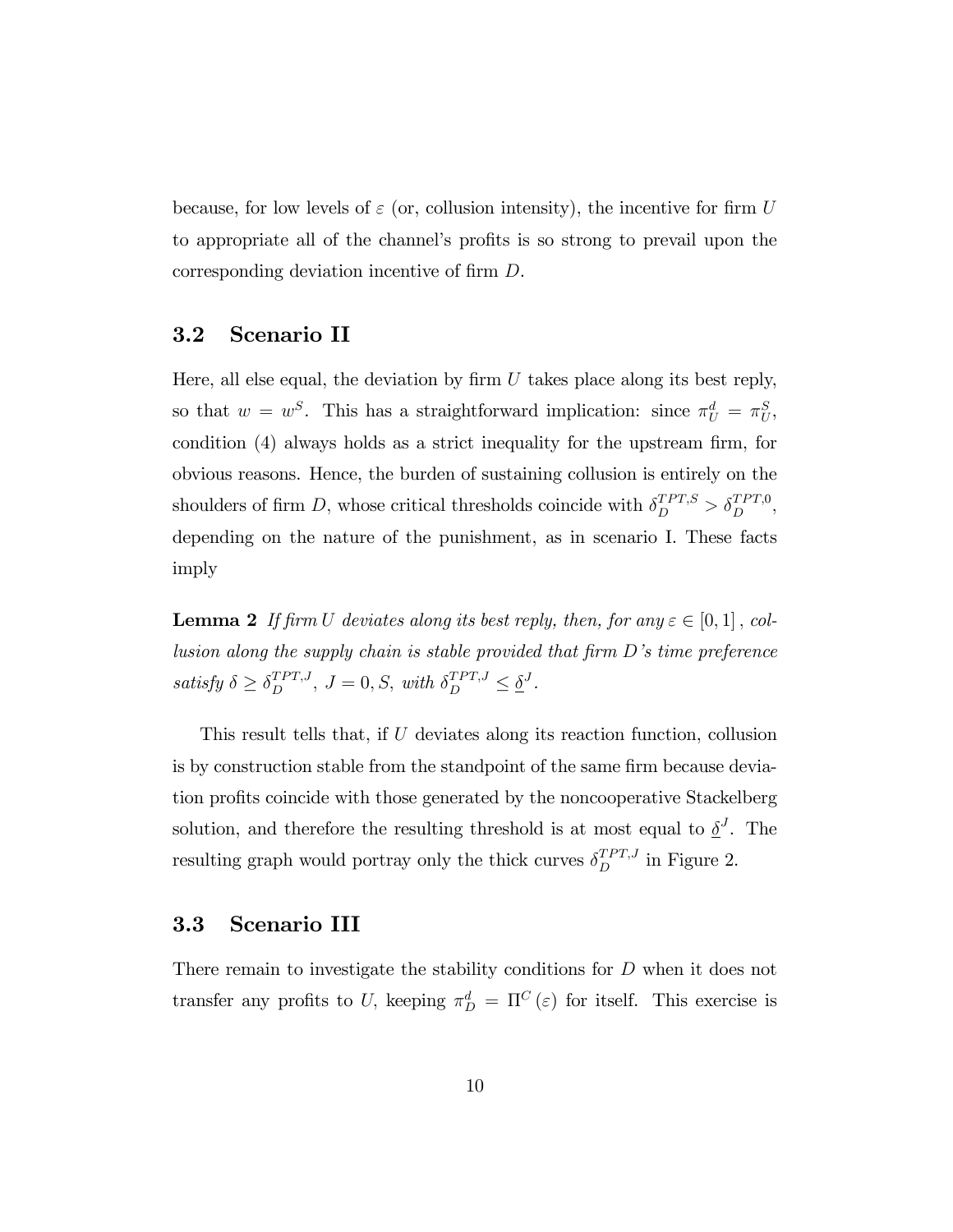summarised by

$$
\frac{\pi_D^C}{1-\delta} \ge \Pi^C(\varepsilon) \Leftrightarrow \delta \ge \frac{4+\varepsilon(2-\varepsilon)}{2\left[3+\varepsilon(2-\varepsilon)\right]} \equiv \delta_D^{\Pi,0}
$$
\n
$$
\frac{\pi_D^C}{1-\delta} \ge \Pi^C(\varepsilon) + \frac{\delta \pi_D^S}{1-\delta} \Leftrightarrow \delta \ge \frac{4+\varepsilon(2-\varepsilon)}{2\left[2+\varepsilon(2-\varepsilon)\right]} \equiv \delta_D^{\Pi,S}
$$
\n(7)

Figure 3 The critical thresholds of discount factors for partial collusion in scenarios I-III



The critical thresholds  $\delta_D^{\Pi,J}$  appear in Figure 3, together with those pertaining to scenarios I-II. Both  $\delta_D^{\Pi,J}$ 's are decreasing and convex in  $\varepsilon$ , and their most relevant feature is captured by  $\delta_D^{\Pi,J} \geq \delta_D^{TPT,J}$ ,  $J = 0, S$ . This reveals an intuitive result, which is a consequence of  $\Pi^C\left(\varepsilon\right)>\pi_D\left(\varepsilon\right)$ :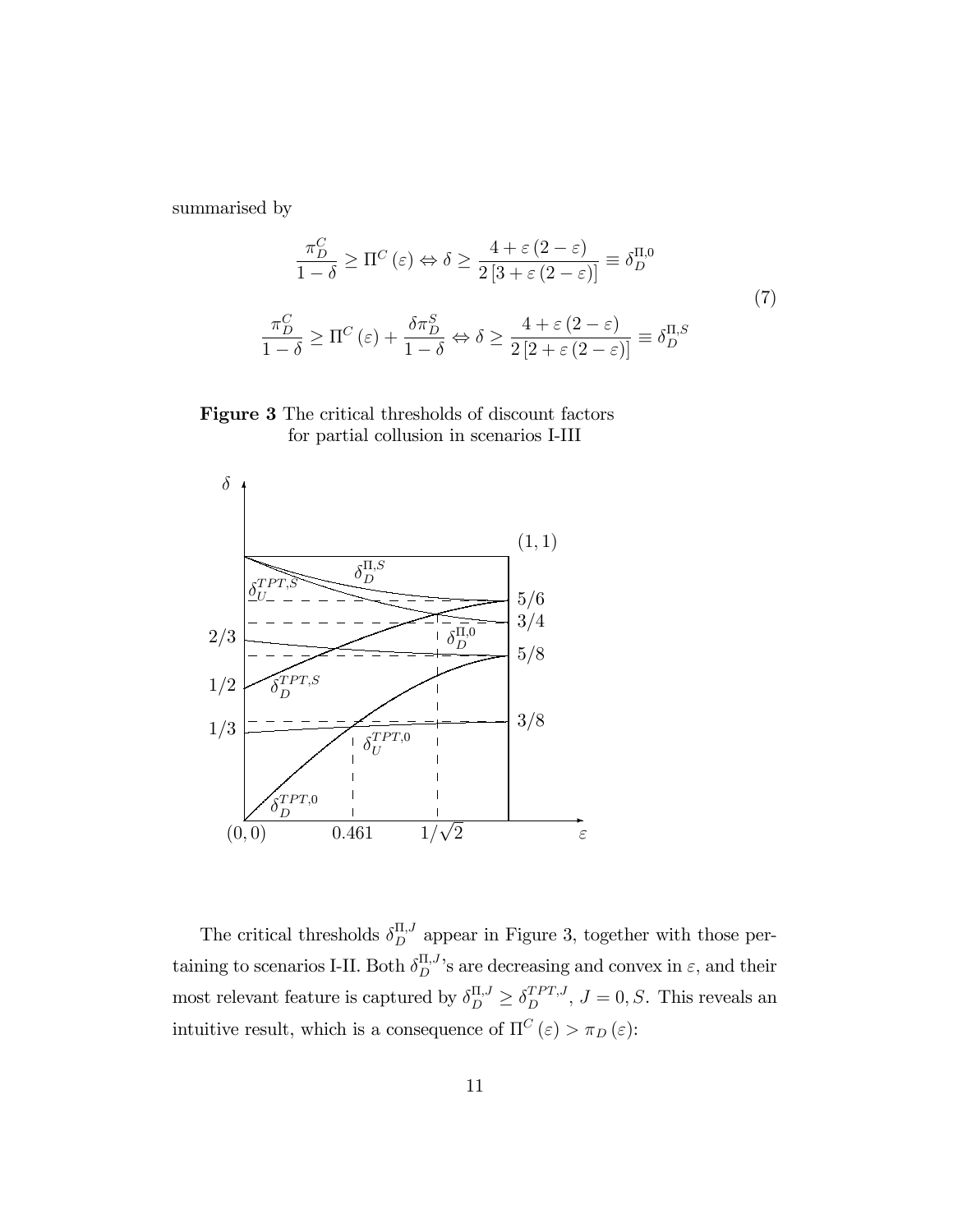**Lemma 3** In terms of the resulting stability of collusion, from  $D$ 's standpoint deviating to  $\pi_D(\varepsilon)$  is weakly preferred to deviating to  $\Pi^C(\varepsilon)$  for all  $\varepsilon \in [0, 1]$ , given  $J = 0, S$ .

We may now formulate our main result. Recalling  $\delta_D^{TPT,S} > \delta_D^{TPT,0}$ , Lemmata 1-3 jointly imply:

**Proposition 4** The most efficient design of the supergame contemplates U deviating along its reaction function and the punishment consisting in interrupting the vertical relation forever, in such a way that the only requirement to be met is  $\delta \geq \delta_D^{TPT,0}$ , i.e., the mildest one.

In a nutshell, the above Proposition says that there exists an appropriate supergame structure delivering a single condition on the downstream firm's time preferences which, if met, ensures a reduction of the vertical externality generated by double marginalisation, or even its complete elimination (if  $\delta \geq 5/8$  at  $\varepsilon = 1$ ). Hence, the supergame is observationally equivalent to an implicit contract which, if the related stability condition holds, is altogether independent of legal aspects and therefore does not expose firms to the perspective of possible litigation in court.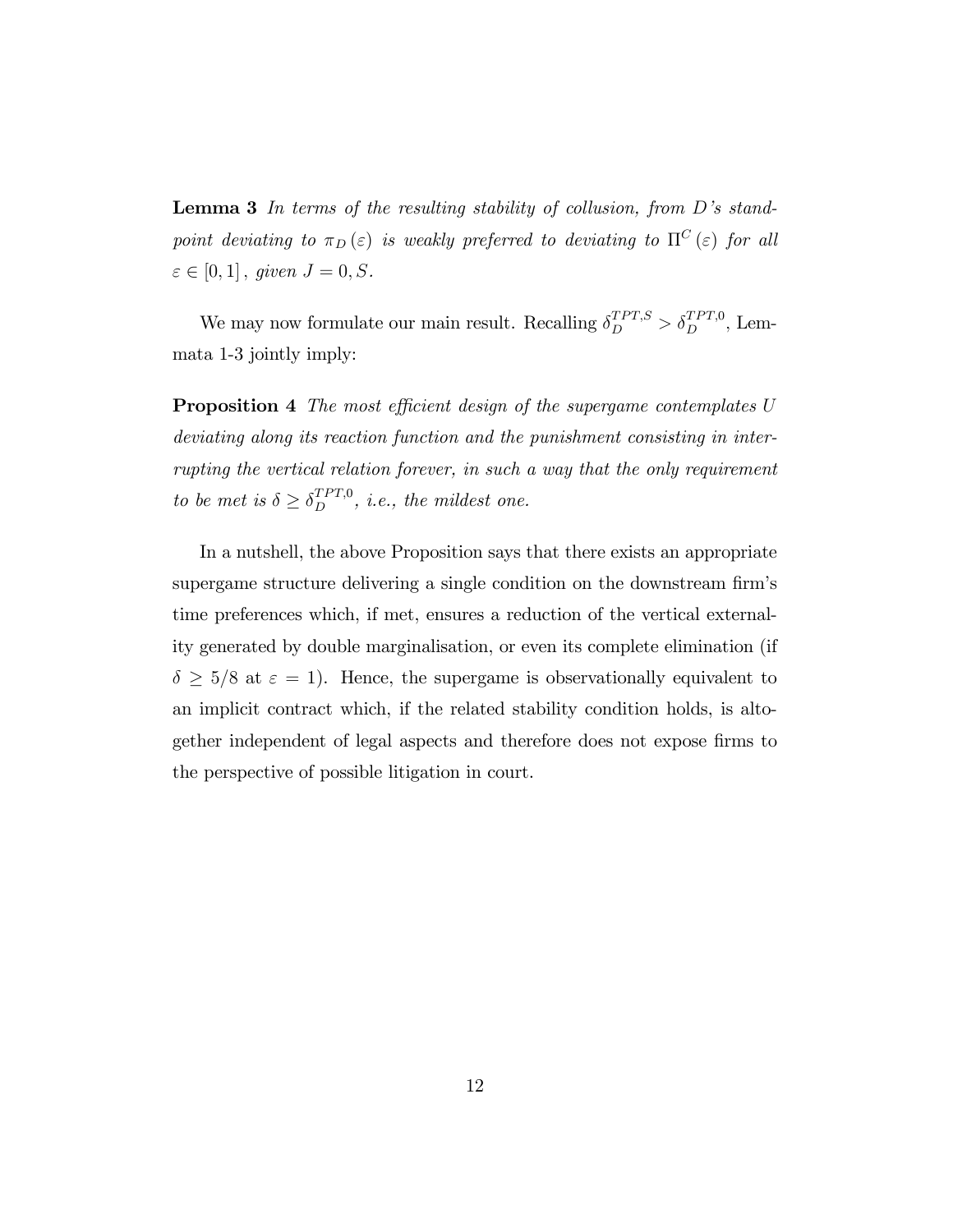## References

- [1] Biancini, S. and D. Ettinger (2017), "Vertical Integration and Downstream Collusion", International Journal of Industrial Organization, 53, 99-113.
- [2] Bonanno, G. and J. Vickers (1988), "Vertical Separation", Journal of Industrial Economics, 36, 257-65.
- [3] Nocke, V. and L. White (2007), "Do Vertical Mergers Facilitate upstream Collusion?", American Economic Review, 97, 1321-39.
- [4] Normann, H.-T.  $(2009)$ , "Vertical Integration, Raising Rivals' Costs and upstream Collusionî, European Economic Review, 53, 461-80.
- [5] Piccolo, S. and J. Miklós-Thal  $(2012)$ , "Colluding through Suppliers", RAND Journal of Economics, 43, 492-513.
- $[6]$  Riordan, M.H. (2008), "Competitive Effects of Vertical Integration", in P. Buccirossi (ed.), Handbook of Antitrust Economics, Cambridge, MA, MIT Press, 144-82.
- [7] Shy, O. (1995), Industrial Organization, Cambridge, MA, MIT Press.
- [8] Strausz, R. (1997), "Collusion and Renegotiation in a Principal-Supervisor-Agent Relationship", Scandinavian Journal of Economics, 99, 497-518.
- [9] Tirole, J.  $(1986)$ , "Hierarchies and Bureaucracies: On the Role of Collusion in Organizations", Journal of Law, Economics and Organization, 2, 181-214.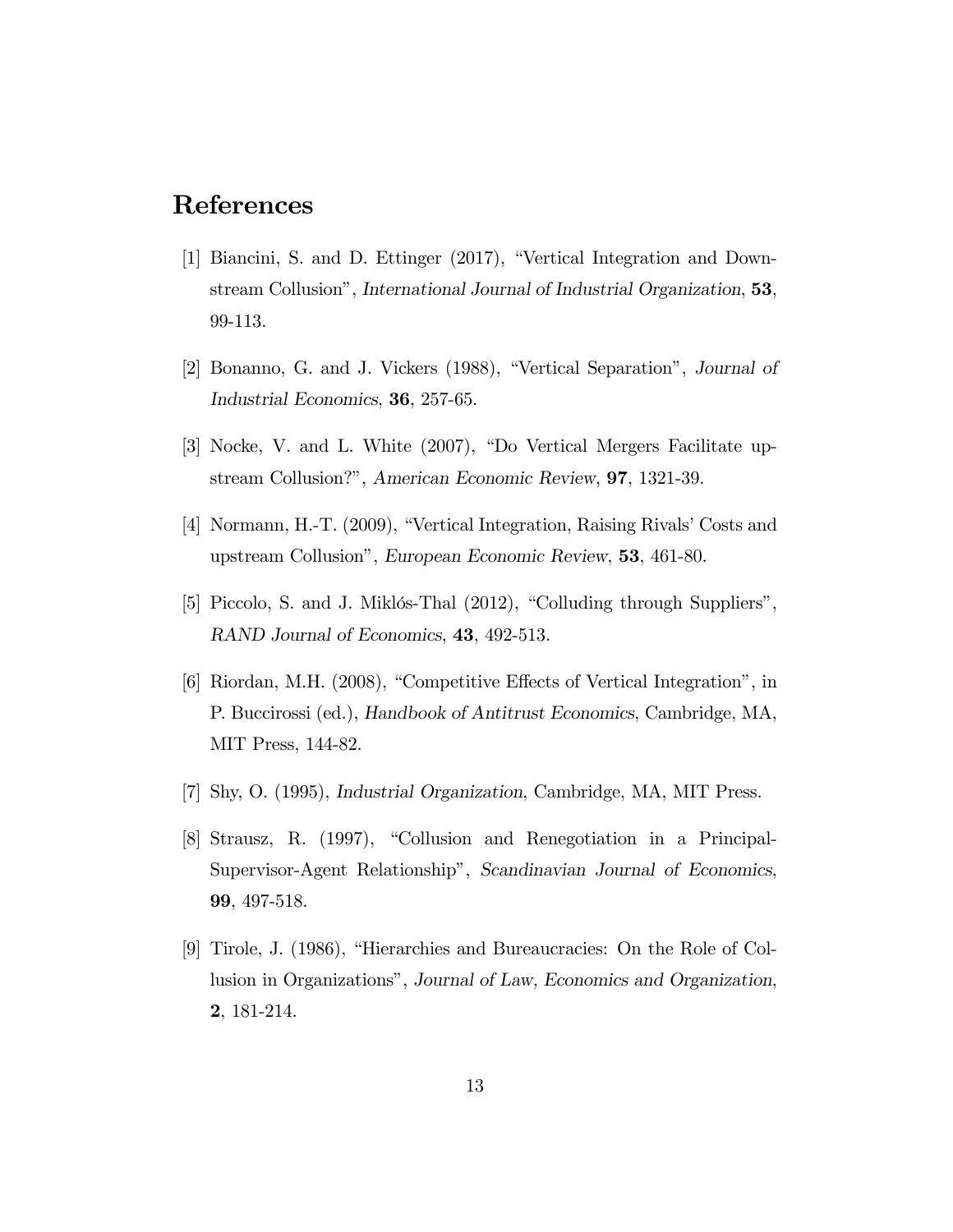- [10] Tirole, J. (1988), The Theory of Industrial Organization, Cambridge, MA, MIT Press.
- [11] Vickers, J. (1985), "Delegation and the Theory of the Firm", Economic Journal, 95 (Conference Papers), 138-47.